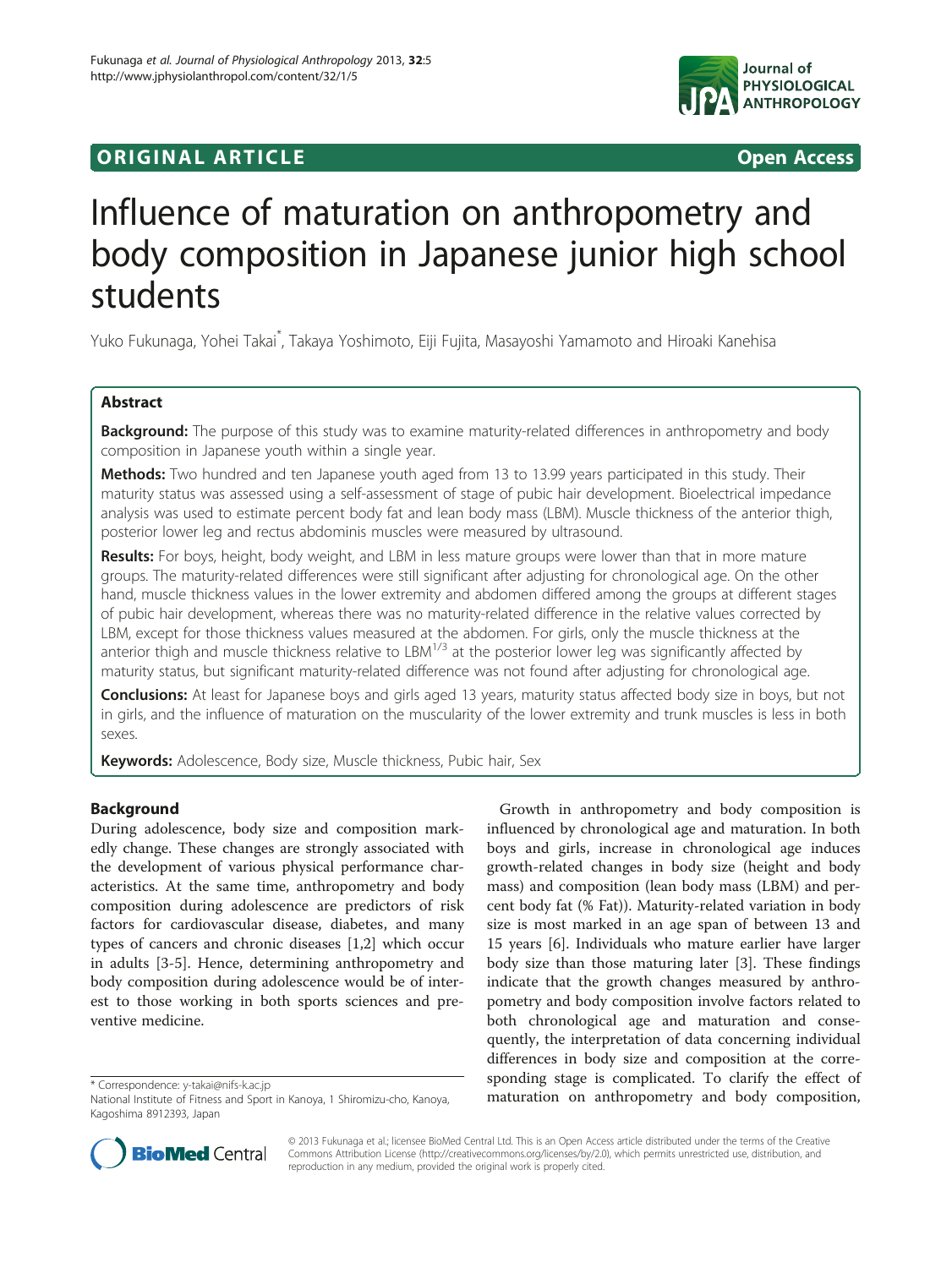<span id="page-1-0"></span>therefore, it is necessary to examine adolescents within a limited chronological age range in order to reduce the influence of confounding factors on maturity-related difference in those variables.

In general, growth of body height is associated with increases in limb length and tissue mass, regardless of sex [\[7](#page-7-0),[8\]](#page-7-0). The timing of the marked change in body height and mass differs between boys and girls. Girls mature earlier than boys [\[9](#page-7-0)]. Consequently, the influences of maturation on anthropometry and body composition at the same chronological age could differ between the two sexes. The marked change in muscle size for both boys and girls occurs between 12 and 13 years [[10\]](#page-7-0), and its change varies between muscles [\[11](#page-7-0)]. Kanehisa et al. [\[11](#page-7-0)] demonstrated that sex differences in the cross-sectional areas of plantar and dorsiflexor muscles around the ankle were observed in the chronological age corresponding to puberty. In addition, knee flexor muscle growth predominates over knee extensor growth during puberty [[12\]](#page-7-0). To our knowledge, it is unclear whether maturity level influences the difference the between the growth trends of different muscles.

The purpose of this study was to examine maturityrelated differences in anthropometry and body composition during adolescence. As mentioned above, the rate of muscle growth increases around age 13 years. Hence, we examined the maturity-related differences within a single year in order to reduce the influence of chronological age on those variables in a group of Japanese junior high school students.

# **Methods**

## Subjects

Four hundred and fifty-two boys  $(n = 245)$  and girls  $(n = 207)$  participated in this study. They were born between 1996 and 1999. The participants were medically screened prior to participation in the experiment. They were free from cardiovascular, metabolic or immunologic disorders and orthopedic abnormality, and did not use any medications that might affect muscle function. The physical characteristics of the subjects are shown in Table 1. Subjects participated in after-school activities such as ball sports (soccer, baseball, volleyball, rubber-ball tennis, and so on), track and field events and drama and art club. The frequency of participation in a week, and duration of their athletic and cultural activities in a day were  $5.0 \pm 2.0$  days/week and  $2.4 \pm 0.9$  hours/day for boys and  $4.9 \pm 2.2$  days/week and  $1.9 \pm 1.3$  hours/day for girls, respectively. All participants involved in the sports activities had participated in competitions at regional level.

This study was approved by the ethical committee of the National Institute of Fitness and Sports in Kanoya and was consistent with their requirement for human experimentation. All subjects and their parents were informed of the purpose and procedures of this study and possible risks of the measurements were discussed beforehand. Written informed consent was obtained from each subject and parent.

#### Experimental design

All subjects participated in self-assessment of secondary sex characteristics and measurements of anthropometry

|                 | Boys $(n = 245)$                       |                     |                     | Girls ( $n = 207$ ) |                                         |                     |  |  |
|-----------------|----------------------------------------|---------------------|---------------------|---------------------|-----------------------------------------|---------------------|--|--|
|                 | 12.0 to 12.99 years                    | 13.0 to 13.99 years | 14.0 to 14.99 years |                     | 12.0 to 12.99 years 13.0 to 13.99 years | 14.0 to 14.99 years |  |  |
|                 | $(n = 32)$                             | $(n = 129)$         | $(n = 84)$          | $(n = 24)$          | $(n = 117)$                             | $(n = 66)$          |  |  |
| Age (years)     | $12.6 \pm 2.2$                         | $13.4 \pm 0.3$      | $14.4 \pm 0.3$      | $12.7 \pm 0.2$      | $13.4 \pm 0.3$                          | $14.4 \pm 0.2$      |  |  |
| Height (cm)     | $152.5 \pm 6.3$                        | $157.8 \pm 9.4$     | $165 \pm 6.3$       | $152.7 \pm 7.4$     | $154.5 \pm 5.2$                         | $155.5 \pm 4.8$     |  |  |
| Weight (kg)     | $42.0 \pm 6.1$                         | $48.2 \pm 9.4$      | $54.5 \pm 7.7$      | $45.0 \pm 8.0$      | $45.4 \pm 5.7$                          | $48.1 \pm 5.3$      |  |  |
| BMI ( $kg/m2$ ) | $18.0 \pm 1.9$                         | $19.2 \pm 2.6$      | $19.9 \pm 2.0$      | $19.2 \pm 2.5$      | $19.0 \pm 2.0$                          | $21.0 \pm 3.4$      |  |  |
| % Fat (%)       | $14.8 \pm 5.8$                         | $16.7 \pm 7.9$      | $16.7 \pm 5.4$      | $24.8 \pm 6.8$      | $24.4 \pm 5.5$                          | $30.1 \pm 6.3$      |  |  |
| $LBM$ (kg)      | $35.5 \pm 3.8$                         | $39.7 \pm 5.4$      | $45.1 \pm 4.4$      | $33.5 \pm 4.3$      | $34.1 \pm 3.1$                          | $34.8 \pm 4.5$      |  |  |
|                 | Number of subjects in each stage of PH |                     |                     |                     |                                         |                     |  |  |
| PH <sub>1</sub> | 7                                      | 11                  | $\mathbf 0$         | $\circ$             | 6                                       | $\mathbf{0}$        |  |  |
| PH <sub>2</sub> | 13                                     | 35                  | 5                   | 5                   | 6                                       | $\mathbf{0}$        |  |  |
| PH <sub>3</sub> | 3                                      | 19                  | 8                   | 3                   | 24                                      | 11                  |  |  |
| PH4             | 3                                      | 24                  | 28                  | 11                  | 42                                      | 26                  |  |  |
| PH <sub>5</sub> |                                        | 25                  | 20                  | $\overline{2}$      | 18                                      | 16                  |  |  |
| No answer       | 5                                      | 15                  | 23                  | 3                   | 21                                      | 13                  |  |  |
| PH              | $2.2 \pm 1.1$                          | $3.1 \pm 1.3$       | $4.0 \pm 0.9$       | $3.5 \pm 1.1$       | $3.6 \pm 1.1$                           | $4.1 \pm 0.7$       |  |  |

# Table 1 Physical characteristics for all subjects

Values are expressed as mean ± SD. Age, chronological age; BMI, body mass index;% Fat, percent body fat; LBM, lean body mass; PH, stage of pubic hair development.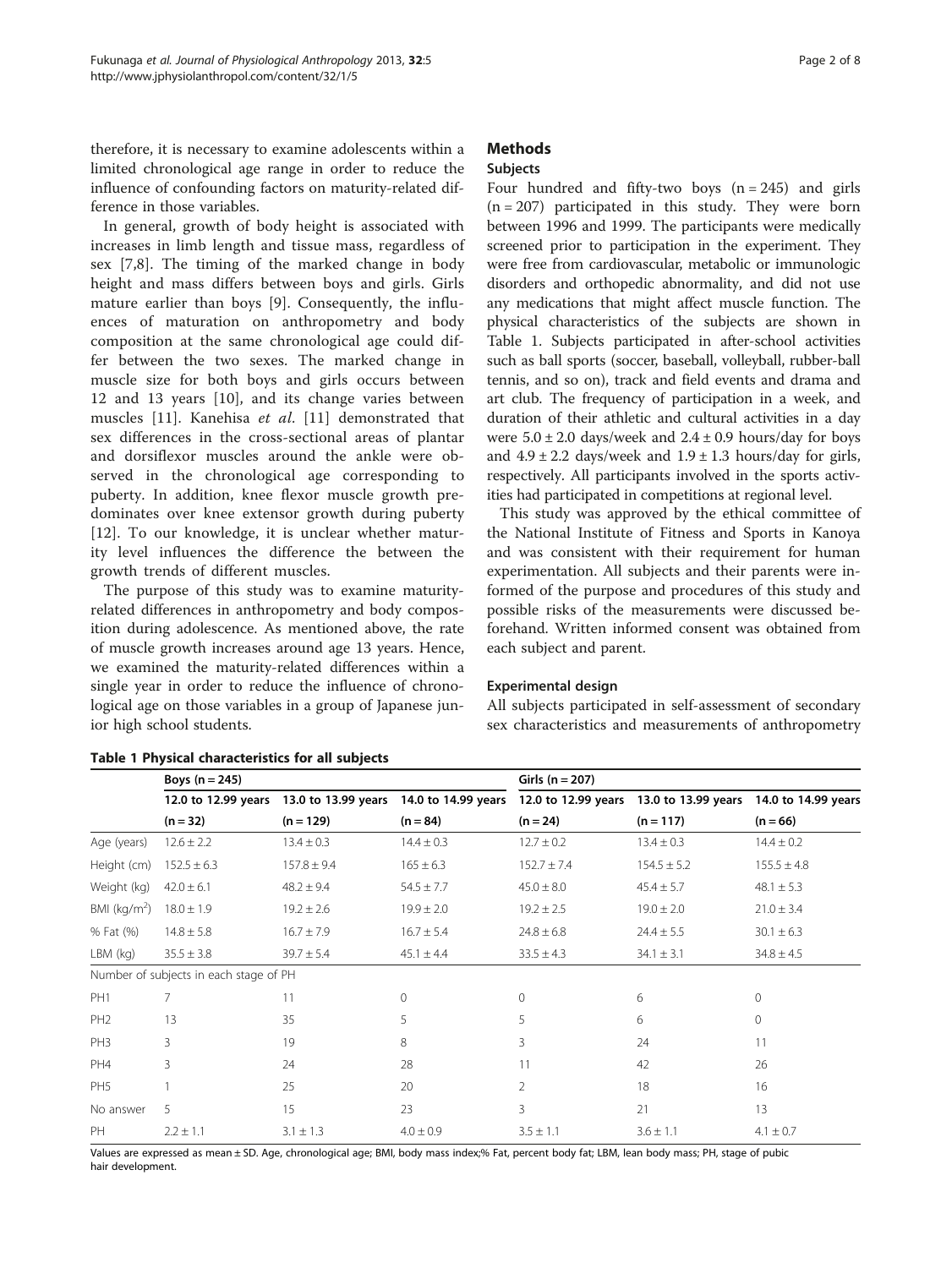and body composition as described in the sections below. Two examiners performed each measurement according to sex. Two hundred and two boys (82%) and 170 girls (82%) answered the self-assessment of pubertal stages. The number of subjects at each stage of pubic hair development is shown in Table [1.](#page-1-0) To assess maturity-related differences in anthropometry and body composition, we re-sampled a cohort within a single year age group, according to sex, who had provided the self-assessment information of pubertal stages. The subsample data consisted of 114 boys and 96 girls aged from 13 to 13.99 years. The distribution of the participants at each of the pubertal stages had no influence of athletic and cultural activities which they regularly performed as extra school curriculums.

#### Assessment of sexual maturation

A self-assessment of stage of pubic hair development (PH) based on the criteria of Tanner [[13\]](#page-7-0), which was illustrated with black and white, was used to evaluate the secondary sex characteristics. This method has been shown to be in agreement with standard pediatric assessment [\[14,15\]](#page-7-0). To reduce embarrassment, each subject went into a room by himself to complete the self-assessment anonymously [[16](#page-7-0)]. Once completed, the self-assessment form was put into a box in the room. The stage of PH consisted of five stages (PH1-5).

#### Measurements of anthropometry

Height and weight were measured with standard techniques to the nearest 0.1 cm and 0.1 kg, respectively. A bioelectrical impedance analyzer with leg-to-leg system (DC-320, Tanita, Japan) was used to estimate % Fat by using the input variables of body height and sex. The leg-to-leg system has been shown to have validity for estimating body composition [\[17,18](#page-7-0)]. This method has been also adopted for determining the body composition of children [\[19,20\]](#page-7-0). Body mass index was calculated from the weight  $(kg)/height$   $(m<sup>2</sup>)$  ratio. LBM was calculated using weight and % Fat. The circumferences of thigh  $(C_{THIGH})$  and lower leg  $(C_{LOWER})$  were determined using a measuring tape at the same location as that used for ultrasound measurement as described below. As a preliminary, each examiner performed the repeatability test of the muscle thickness measurements on three separate days (>seven days) with three subjects. The intraclass correlation coefficients (ICC) of each examiner were ≥0.99 for one examiner and ≥0.92 for another. The ICC between the examiners was ≥0.90. The coefficients of variance for repeatability test of the circumference measurements of  $C_{THIGH}$  and  $C_{LOWER}$  were less than 1% in each examiner. Measurement error was <0.6 cm in each examiner.

## Measurements of muscle thicknesses of lower extremity and abdomen

Muscle thicknesses (MT) at the anterior thigh, posterior lower leg and rectus abdominis muscle were measured using a B-mode ultrasonographic apparatus (Prosound 2, Aloka, Japan) with a linear scanner. During the measurement, the subjects remained in a standing position with their arms and legs relaxed and extended. In accordance with a procedure described in a previous study [[21\]](#page-7-0), the measurement sites were precisely located and marked on the anterior surface of the middle of the thigh length (the distance from the greater trochanter of the femur to the articular cleft between the femur and the tibial condyles) and on the posterior surface of the proximal 30% of the lower leg length (the distance from the articular cleft to the lateral malleolus), at a distance corresponding to 2 to 3 cm to the right of the umbilicus. A transducer with a 7.5 MHz scanning head was placed perpendicular to the underlying muscle and bone tissues. The scanning head was coated with water-soluble transmission gel, which provided acoustic contact without depressing the dermal surface. The obtained ultrasonographic images were printed out by an echo copier. The muscle thickness was regarded as the distance between the subcutaneous fat-muscle tissue interface and muscle-bone interface for the lower extremity muscles, and muscleabdominal cavity boundary for the abdominal muscles. According to dimensional analysis [\[7](#page-7-0)], MT was divided by one-third the power of LBM. The precision and linearity of the image reconstruction have been confirmed elsewhere [[22](#page-7-0)]. The two examiners performed the muscle thickness measurements, according to sex, throughout this study. Showing similarity to the anthropometry measurement, the ICC for the muscle thickness measurement was ≥ 0.97 for one examiner and 0.91 for the other. The ICC between the two examiners was ≥ 0.89. The coefficients of variance for the test-retest of the muscle thickness values in each examiner were less than 5%. Measurement error was < 1.2 mm in each examiner.

#### Statistical analysis

Data are presented as mean ± standard deviation (SD). Spearman's ρ rank correlation coefficient was calculated in order to test the relation between chronological age and stages of pubic hair development in both sexes. To confirm the homoscedasticity in the measured variables, we used the Levene test. For the variables of which the homoscedasticity was accepted, one way factor analysis of variance (ANOVA) was used to test for maturityrelated differences. When appropriate, a Bonferroni post hoc test was used to assess the significance of difference between mean values. If the homoscedasticity was not accepted, the Kruskal Wallis test was used to test significant difference among the stages of pubic hair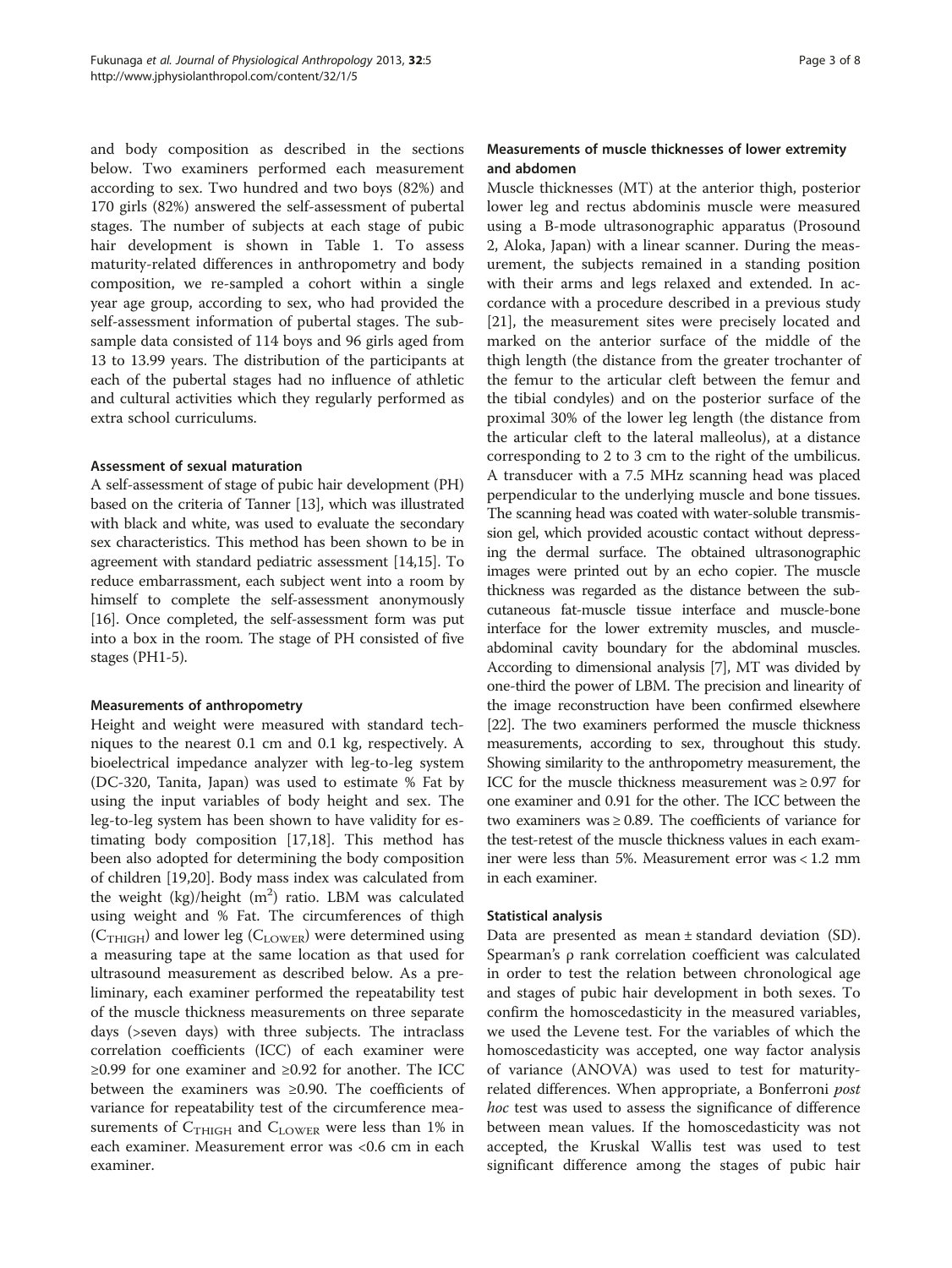<span id="page-3-0"></span>development. When appropriate, the Mann–Whitney test was used to compare among groups. Analysis of covariance (ANCOVA) with chronological age as covariate was used to assess differences among stages of pubic hair development. When appropriate, a Bonferroni post hoc test was used to assess the significance of difference between mean values. The level of significance was set at  $P < 0.05$ . All data analyses were conducted using statistical software (SPSS 19.0 for windows, IBM, Japan).

#### Results

#### Physical characteristics of all subjects

Descriptive data on physical characteristics of all subjects, each in a single year, is shown in Table [1](#page-1-0). The distribution of population at each stage of pubic hair development indicated that the maturity level was higher in the girls than the boys in the age range from 12 to 14 years (Chi-square test = 31.1,  $P < 0.05$ ). For the girls, therefore, the sample number of the less mature group (PH1 and PH2) was small.

#### Influence of maturity status on anthropometry and body composition in boys

Descriptive data on anthropometry and body composition at each stage of pubic hair development is presented in Table 2. Chronological age was lower in PH1 than in PH4 and PH5. The chronological age was significantly related to maturity status (Spearman's  $\rho = 0.347$ ,  $P < 0.05$ ).

Height, body weight and LBM in less mature groups were lower than that in more mature groups. BMI was lower in PH2 than in PH5. There was no significant difference in % Fat. PH5 had higher  $C_{THIGH}$  and  $C_{LOWER}$ than PH1 and PH2.  $C_{THIGH}$  in PH4 and  $C_{LOWER}$  in PH3 and PH4 were higher than those in PH2.

Muscle thickness of the anterior thigh in PH2 was lower than that in PH4 and PH5. Muscle thickness of

|  |  |  | Table 2 Maturity-related differences in anthropometry and body composition in adolescent boys |
|--|--|--|-----------------------------------------------------------------------------------------------|
|--|--|--|-----------------------------------------------------------------------------------------------|

|                                                                 | PH <sub>1</sub> | PH <sub>2</sub> | PH <sub>3</sub> | PH <sub>4</sub> | PH <sub>5</sub> | Post hoc test       |
|-----------------------------------------------------------------|-----------------|-----------------|-----------------|-----------------|-----------------|---------------------|
|                                                                 | $(n = 11)$      | $(n = 35)$      | $(n = 19)$      | $(n = 24)$      | $(n = 25)$      | (P < 0.05)          |
| Age (years)                                                     | $13.2 \pm 0.2$  | $13.4 \pm 0.2$  | $13.4 \pm 0.3$  | $13.5 \pm 0.2$  | $13.5 \pm 0.3$  | PH < PH4,PH5        |
| Height (cm)                                                     | $147.4 \pm 8.8$ | $151.4 \pm 6.4$ | $157.1 \pm 7.4$ | $162.4 \pm 4.7$ | $165.4 \pm 4.7$ | PH1, PH2 < PH3-5    |
|                                                                 |                 |                 |                 |                 |                 | $PH3 < PH4-5$ ,     |
|                                                                 |                 |                 |                 |                 |                 | PH4 < PH5           |
| Weight (kg)                                                     | $41.0 \pm 10.0$ | $41.5 \pm 6.7$  | $48.3 \pm 8.9$  | $51.8 \pm 7.9$  | $54.5 \pm 4.8$  | PH1, PH2 < PH4, PH5 |
|                                                                 |                 |                 |                 |                 |                 | $PH2 < PH3$ ,       |
|                                                                 |                 |                 |                 |                 |                 | PH3 < PH5           |
|                                                                 |                 |                 |                 |                 |                 | PH2 < 5             |
| BMI ( $kg/m2$ )                                                 | $18.77 \pm 2.7$ | $18.0 \pm 2.2$  | $19.5 \pm 3.3$  | $19.6 \pm 2.5$  | $20.0 \pm 1.8$  |                     |
| % Fat (%)                                                       | $16.0 \pm 6.7$  | $13.9 \pm 6.5$  | $17.7 \pm 11.2$ | $17.0 \pm 8.0$  | $18.3 \pm 5.7$  |                     |
| LBM (kg)                                                        | $33.9 \pm 5.0$  | $35.4 \pm 4.0$  | $39.0 \pm 4.6$  | $42.4 \pm 3.2$  | $44.4 \pm 3.1$  | PH1, PH2 < PH3-5    |
|                                                                 |                 |                 |                 |                 |                 | PH3 < PH5           |
| $CTHIGH$ (cm)                                                   | $43.1 \pm 5.3$  | $42.3 \pm 3.7$  | $45.4 \pm 4.8$  | $46.7 \pm 4.2$  | $47.4 \pm 2.5$  | PH1, PH2 < PH3-5    |
|                                                                 |                 |                 |                 |                 |                 | PH1 < PH5           |
| C <sub>LOWER</sub> (cm)                                         | $32.0 \pm 3.6$  | $31.5\pm2.5$    | $33.8 \pm 2.8$  | $34.5 \pm 2.2$  | $34.9 \pm 1.8$  | PH1, PH2 < PH5      |
|                                                                 |                 |                 |                 |                 |                 | $PH2 < PH3$ , $PH4$ |
| Muscle thickness (cm)                                           |                 |                 |                 |                 |                 |                     |
| Anterior thigh                                                  | $4.3 \pm 0.6$   | $4.2 \pm 0.6$   | $4.5 \pm 0.5$   | $4.8 \pm 0.4$   | $4.7 \pm 0.4$   | PH2 < PH4, PH5      |
| Posterior of lower leg                                          | $5.9\pm0.6$     | $5.8 \pm 0.4$   | $6.4 \pm 0.5$   | $6.4 \pm 0.4$   | $6.5 \pm 0.5$   | PH1, PH2 < PH5      |
|                                                                 |                 |                 |                 |                 |                 | $PH2 < PH3$ , $PH4$ |
| Rectus abdominis                                                | $1.0 \pm 0.2$   | $0.9 \pm 0.1$   | $1.1 \pm 0.2$   | $1.2 \pm 0.2$   | $1.3 \pm 0.2$   | $PH1-3 < PH5$       |
|                                                                 |                 |                 |                 |                 |                 | PH2 < PH4           |
| Muscle thickness per LBM <sup>1/3</sup> (cm/kg <sup>1/3</sup> ) |                 |                 |                 |                 |                 |                     |
| Anterior of lower leg                                           | $1.31 \pm 0.13$ | $1.27 \pm 0.16$ | $1.32 \pm 0.16$ | $1.37 \pm 0.10$ | $1.32 \pm 0.21$ |                     |
| Posterior of lower leg                                          | $1.82 \pm 0.12$ | $177 \pm 0.10$  | $1.89 \pm 0.14$ | $1.83 \pm 0.09$ | $1.84 \pm 0.12$ |                     |
| Rectus abdominis                                                | $0.31 \pm 0.04$ | $0.29 \pm 0.04$ | $0.32 \pm 0.04$ | $0.33 \pm 0.04$ | $0.36 \pm 0.06$ | PH2 < PH4, PH5      |

Values are expressed as mean ± SD. Age, chronological age; BMI, body mass index;% Fat, percent body fat; LBM, lean body mass; C<sub>THIGH</sub>, circumference of thigh; CLOWER, circumference of lower leg; PH, stage of pubic hair development.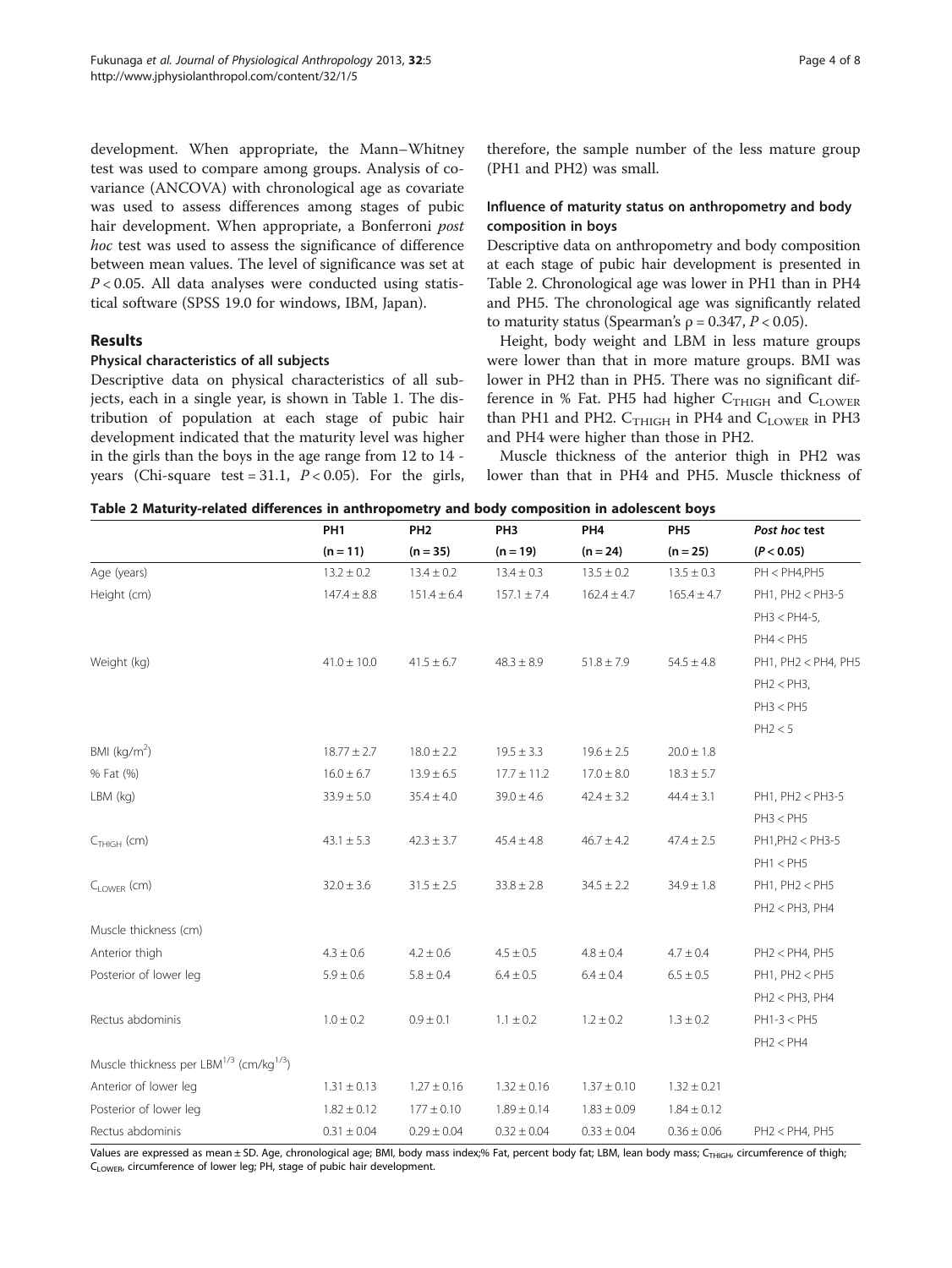the posterior lower leg was lower in PH1 and PH2 than in PH5, and in PH2 than in PH3 and PH4. Rectus abdominis muscle thickness was lower in PH1 to PH3 than in PH5, and in PH2 than in PH4. Muscle thickness relative to  $\text{LBM}^{1/3}$  in the rectus abdominis muscle was lower in PH2 than in PH4 and PH5. There was no maturityrelated difference in the muscle thickness of the anterior thigh and posterior lower leg. As a result of the ANCOVA with chronological age as covariate (Table 3), significant maturity-related differences were still found to be similar to those in Table [2.](#page-3-0)

# Influence of maturity on anthropometry and body composition in girls

Maturity-related differences in the anthropometry and body composition in adolescent girls are shown in Table [4](#page-5-0). Only  $C_{\text{LOWER}}$ , muscle thickness of the anterior thigh and posterior lower leg relative to  $LBM^{1/3}$  showed a significant effect of maturity status. Chronological age was not significantly related to maturity status (Spearman's  $\rho = 0.095$ ).

The results of ANCOVA with chronological age as covariate (Table [5\)](#page-5-0) showed there was no significant maturity-related differences in these variables except for  $C_{LOWER}$  (PH2 < PH4).

#### **Discussion**

The main findings obtained here are that, at least in 13 year-olds, 1) maturity status affected body size (height and weight) in boys, but not in girls, and 2) the muscularity of the lower extremity and trunk was less influenced by maturity status. The mean values of the body height and mass for the subjects examined here were similar to those reported by Kobayashi et al. [[23](#page-7-0)] and Suwa et al. [[24\]](#page-7-0), and were within the normative data for Japanese youth at the same age (Ministry of Education, Culture, Sports, Science and Technology in Japan, 2009). Hence, the data presented here can be considered to be representative for Japanese youth. Before discussing the current results, we should comment that direct comparison between sexes on the measured variables is not

Table 3 Physical characteristics after adjustment for chronological age in adolescent boys

|                                                                 | PH <sub>1</sub> | PH <sub>2</sub> | PH <sub>3</sub> | PH <sub>4</sub> | PH <sub>5</sub> | Post hoc test ( $P < 0.05$ ) |
|-----------------------------------------------------------------|-----------------|-----------------|-----------------|-----------------|-----------------|------------------------------|
|                                                                 | $(n = 11)$      | $(n = 35)$      | $(n = 19)$      | $(n = 24)$      | $(n = 25)$      |                              |
| Height (cm)                                                     | $148.4 \pm 1.9$ | $151.7 \pm 1.0$ | $157.2 \pm 1.4$ | $162.0 \pm 1.3$ | $164.8 \pm 1.2$ | PH1, PH2 < PH3-5             |
|                                                                 |                 |                 |                 |                 |                 | PH3 < PH5                    |
| Weight (kg)                                                     | $41.6 \pm 2.3$  | $41.6 \pm 1.3$  | $48.3 \pm 1.7$  | $51.5 \pm 1.5$  | $54.3 \pm 1.5$  | PH1, PH2 < PH4, PH5          |
|                                                                 |                 |                 |                 |                 |                 | PH2 < PH3                    |
|                                                                 |                 |                 |                 |                 |                 | PH2 < PH5                    |
| BMI ( $kg/m2$ )                                                 | $18.6 \pm 0.8$  | $18.0 \pm 0.4$  | $19.5 \pm 0.6$  | $19.6 \pm 0.5$  | $20.0 \pm 0.5$  |                              |
| % Fat (%)                                                       | $15.4 \pm 2.4$  | $13.7 \pm 0.6$  | $17.7 \pm 1.8$  | $17.2 \pm 1.6$  | $18.6 \pm 1.6$  |                              |
| LBM (kg)                                                        | $34.7 \pm 1.2$  | $35.7 \pm 0.6$  | $39.1 \pm 0.9$  | $42.1 \pm 0.8$  | $44.0 \pm 0.8$  | PH1, PH2 < PH3-5             |
|                                                                 |                 |                 |                 |                 |                 | PH3 < PH5                    |
|                                                                 |                 |                 |                 |                 |                 | PH2 < PH4, PH5               |
| $C_{THIGH}$ (cm)                                                | $43.3 \pm 1.2$  | $42.4 \pm 0.7$  | $45.4 \pm 0.9$  | $46.7 \pm 0.8$  | $47.4 \pm 0.8$  |                              |
| C <sub>LOWER</sub> (cm)                                         | $32.1 \pm 0.8$  | $31.6 \pm 0.4$  | $33.8 \pm 0.6$  | $34.4 \pm 0.5$  | $34.8 \pm 0.5$  | PH1 < PH5                    |
|                                                                 |                 |                 |                 |                 |                 | $PH2 < PH3-5$                |
| Muscle thickness (cm)                                           |                 |                 |                 |                 |                 |                              |
| Anterior thigh                                                  | $4.3 \pm 0.2$   | $4.2 \pm 0.1$   | $4.5 \pm 0.1$   | $4.8 \pm 0.1$   | $4.7 \pm 0.1$   | PH2 < PH4, PH5               |
| Posterior of lower leg                                          | $6.0 \pm 0.1$   | $5.8 \pm 0.1$   | $6.4 \pm 0.1$   | $6.4 \pm 0.1$   | $6.5 \pm 0.1$   | PH1, PH2 < PH5               |
|                                                                 |                 |                 |                 |                 |                 | $PH2 < PH3$ , $PH4$          |
| Rectus abdominis                                                | $1.1 \pm 0.1$   | $1.0 \pm 0.0$   | $1.1 \pm 0.0$   | $1.2 \pm 0.0$   | $1.3 \pm 0.0$   | $PH1-3 < PH5$                |
|                                                                 |                 |                 |                 |                 |                 | PH2 < PH4                    |
| Muscle thickness per LBM <sup>1/3</sup> (cm/kg <sup>1/3</sup> ) |                 |                 |                 |                 |                 |                              |
| Anterior of lower leg                                           | $1.31 \pm 0.04$ | $1.27 \pm 0.02$ | $1.32 \pm 0.03$ | $1.37 \pm 0.03$ | $1.32 \pm 0.03$ |                              |
| Posterior of lower leg                                          | $1.51 \pm 0.05$ | $1.41 \pm 0.03$ | $1.48 \pm 0.04$ | $1.48 \pm 0.03$ | $1.49 \pm 0.03$ |                              |
| Rectus abdominis                                                | $0.32 \pm 0.01$ | $0.29 \pm 0.01$ | $0.32 \pm 0.01$ | $0.33 \pm 0.01$ | $0.35 \pm 0.01$ | PH2 < PH4, PH5               |

Values are expressed as adjusted mean ± standard error. BMI, body mass index; % Fat, percent body fat; LBM, lean body mass; C<sub>THIGH</sub>, circumference of thigh; CLOWER, circumference of lower leg; PH, stage of pubic hair development.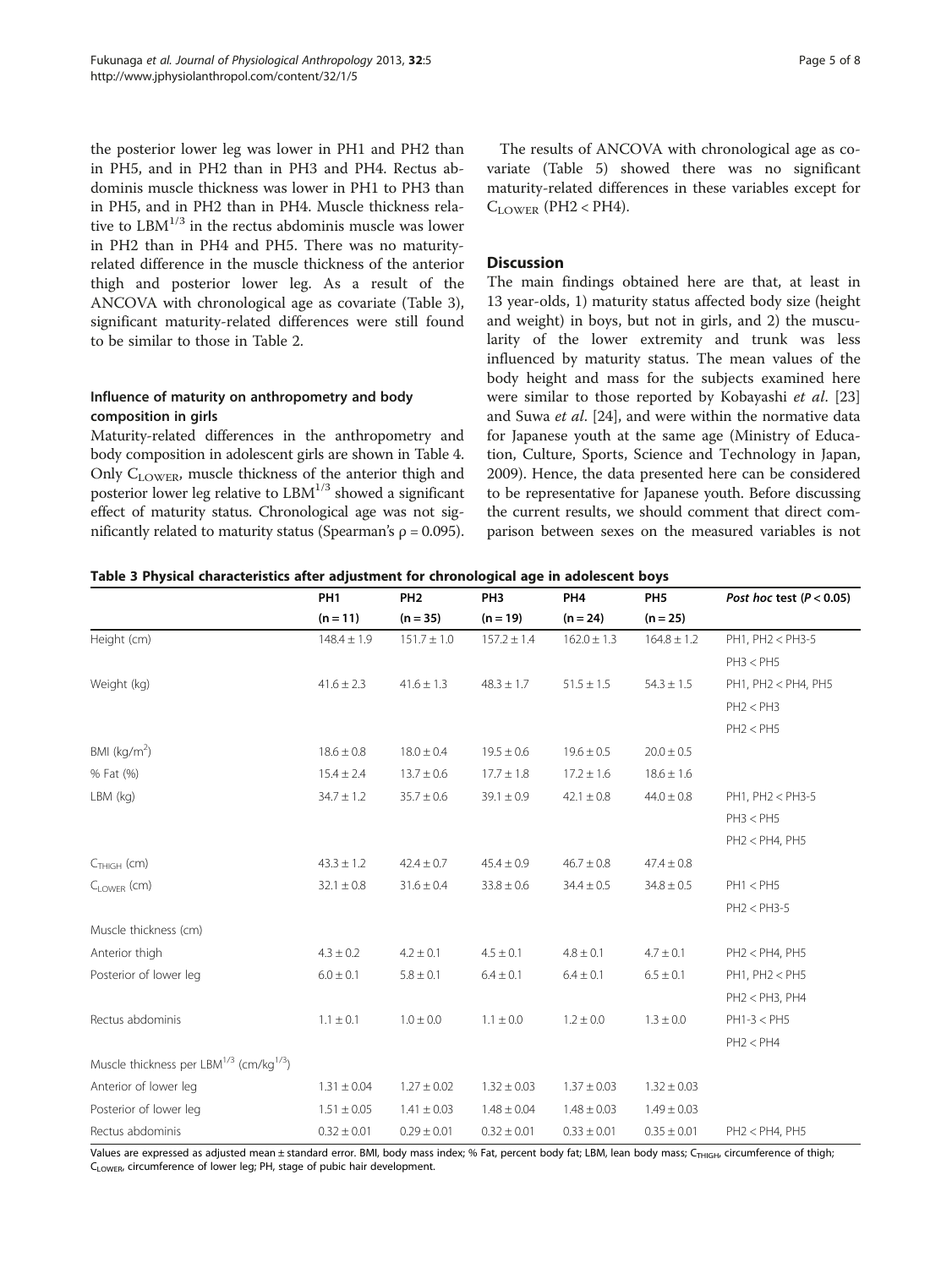| Page 6 of 8 |  |  |
|-------------|--|--|
|             |  |  |

<span id="page-5-0"></span>

| Table 4 Maturity-related differences in anthropometry and body composition in adolescent girls |  |
|------------------------------------------------------------------------------------------------|--|
|------------------------------------------------------------------------------------------------|--|

|                                                                 | PH <sub>1</sub><br>$(n = 6)$ | PH <sub>2</sub><br>$(n = 6)$ | PH <sub>3</sub><br>$(n = 24)$ | PH <sub>4</sub><br>$(n = 42)$ | PH <sub>5</sub><br>$(n = 18)$ | Post hoc test  |
|-----------------------------------------------------------------|------------------------------|------------------------------|-------------------------------|-------------------------------|-------------------------------|----------------|
|                                                                 |                              |                              |                               |                               |                               | (P < 0.05)     |
| Age (years)                                                     | $13.1 \pm 0.1$               | $13.4 \pm 0.2$               | $13.4 \pm 0.2$                | $13.4 \pm 0.3$                | $13.4 \pm 0.3$                |                |
| Height (cm)                                                     | $149.6 \pm 4.3$              | $154.7 \pm 4.3$              | $152.9 \pm 5.0$               | $155.9 \pm 5.0$               | $155.44 \pm 3.8$              |                |
| Weight (kg)                                                     | $42.1 \pm 3.7$               | $42.2 \pm 5.8$               | $43.5 \pm 7.3$                | $47.1 \pm 5.4$                | $47.6 \pm 5.1$                |                |
| BMI ( $kg/m2$ )                                                 | $18.8 \pm 1.5$               | $17.6 \pm 1.9$               | $18.6 \pm 2.7$                | $19.4 \pm 1.8$                | $19.7 \pm 2.1$                |                |
| % Fat (%)                                                       | $24.2 \pm 7.2$               | $21.1 \pm 5.5$               | $22.6 \pm 6.8$                | $24.9 \pm 4.7$                | $26.3 \pm 4.8$                |                |
| $LBM$ (kg)                                                      | $31.8 \pm 2.3$               | $33.1 \pm 3.2$               | $33.2 \pm 3.1$                | $35.2 \pm 3.4$                | $34.8 \pm 2.1$                |                |
| C <sub>THIGH</sub> (cm)                                         | $43.3 \pm 1.6$               | $42.1 \pm 2.7$               | $43.9 \pm 4.2$                | $45.9 \pm 3.4$                | $46.3 \pm 3.4$                |                |
| $C_{I\text{OWFR}}(cm)$                                          | $31.8 \pm 0.9$               | $30.6 \pm 1.5$               | $31.8 \pm 2.5$                | $33.3 \pm 2.0$                | $33.0 \pm 1.9$                | PH2 < PH4, PH5 |
|                                                                 |                              |                              |                               |                               |                               | PH3 < PH4      |
| Muscle thickness (cm)                                           |                              |                              |                               |                               |                               |                |
| Anterior thigh                                                  | $4.5 \pm 0.3$                | $3.9 \pm 0.3$                | $4.3 \pm 0.5$                 | $4.5 \pm 0.5$                 | $4.6 \pm 0.4$                 | PH1 > PH2      |
|                                                                 |                              |                              |                               |                               |                               | PH2 < PH4, PH5 |
| Posterior of lower leg                                          | $5.9 \pm 0.3$                | $5.6 \pm 0.7$                | $5.8 \pm 0.6$                 | $6.0 \pm 0.4$                 | $6.0 \pm 0.4$                 |                |
| Rectus abdominis                                                | $1.0 \pm 0.2$                | $1.0 \pm 0.2$                | $1.0 \pm 0.2$                 | $1.0 \pm 0.1$                 | $1.0 \pm 0.1$                 |                |
| Muscle thickness per LBM <sup>1/3</sup> (cm/kg <sup>1/3</sup> ) |                              |                              |                               |                               |                               |                |
| Anterior of lower leg                                           | $1.43 \pm 0.12$              | $1.22 \pm 0.10$              | $1.35 \pm 0.13$               | $1.37 \pm 0.14$               | $1.40 \pm 0.13$               |                |
| Posterior of lower leg                                          | $1.86 \pm 0.05$              | $1.73 \pm 0.17$              | $1.81 \pm 0.14$               | $1.84 \pm 0.10$               | $1.83 \pm 0.09$               | PH2 < PH5      |
| Rectus abdominis                                                | $0.30 \pm 0.05$              | $0.31 \pm 0.07$              | $0.31 \pm 0.05$               | $0.32 \pm 0.04$               | $0.31 \pm 0.04$               |                |

Values are expressed as mean ± SD. Age, chronological age; BMI, body mass index; % Fat, percent body fat; LBM, lean body mass; C<sub>THIGH</sub>, circumference of thigh; C<sub>LOWER</sub>, circumference of lower leg; PH, stage of pubic hair development.

## Table 5 Physical characteristics after adjustment for chronological age in adolescent girls

|                                                     | PH <sub>1</sub><br>$(n = 6)$ | PH <sub>2</sub><br>$(n = 6)$ | PH <sub>3</sub> | PH <sub>4</sub> | PH <sub>5</sub><br>$(n = 18)$ | Post hoc test<br>(P < 0.05) |
|-----------------------------------------------------|------------------------------|------------------------------|-----------------|-----------------|-------------------------------|-----------------------------|
|                                                     |                              |                              | $(n = 24)$      | $(n = 42)$      |                               |                             |
| Height (cm)                                         | $151.0 \pm 1.9$              | $154.7 \pm 1.9$              | $152.8 \pm 0.9$ | $155.8 \pm 0.7$ | $155.5 \pm 1.1$               |                             |
| Weight (kg)                                         | $43.5 \pm 2.4$               | $42.2 \pm 2.3$               | $43.4 \pm 1.2$  | $47.0 \pm 0.9$  | $47.7 \pm 1.3$                |                             |
| BMI ( $kg/m2$ )                                     | $19.1 \pm 0.9$               | $17.6 \pm 0.8$               | $18.5 \pm 0.4$  | $19.3 \pm 0.3$  | $19.7 \pm 0.5$                |                             |
| % Fat (%)                                           | $24.4 \pm 2.4$               | $21.1 \pm 2.3$               | $22.6 \pm 1.1$  | $24.9 \pm 0.9$  | $26.4 \pm 1.3$                |                             |
| $LBM$ (kg)                                          | $32.6 \pm 1.3$               | $33.2 \pm 1.2$               | $33.2 \pm 0.6$  | $35.1 \pm 0.5$  | $34.9 \pm 0.7$                |                             |
| $CTHIGH$ (cm)                                       | $44.1 \pm 1.5$               | $42.1 \pm 1.4$               | $43.8 \pm 0.7$  | $45.8 \pm 0.5$  | $46.4 \pm 0.8$                |                             |
| $C_{I \text{OWFR}}$ (cm)                            | $32.2 \pm 0.9$               | $30.6 \pm 0.8$               | $31.8 \pm 0.4$  | $33.2 \pm 0.3$  | $33.0 \pm 0.5$                | PH2 < PH4                   |
| Muscle thickness (cm)                               |                              |                              |                 |                 |                               |                             |
| Anterior thigh                                      | $4.6 \pm 0.2$                | $3.9 \pm 0.2$                | $4.3 \pm 0.1$   | $4.5 \pm 0.1$   | $4.6 \pm 0.1$                 |                             |
| Posterior of lower leg                              | $6.0 \pm 0.2$                | $5.6 \pm 0.2$                | $5.8 \pm 0.1$   | $6.0 \pm 0.1$   | $6.0 \pm 0.1$                 |                             |
| Rectus abdominis                                    | $1.0 \pm 0.1$                | $1.0 \pm 0.1$                | $1.0 \pm 0.0$   | $1.0 \pm 0.0$   | $1.0 \pm 0.0$                 |                             |
| Muscle thickness per LBM $^{1/3}$ (cm/kg $^{1/3}$ ) |                              |                              |                 |                 |                               |                             |
| Anterior of lower leg                               | $1.44 \pm 0.05$              | $1.22 \pm 0.05$              | $1.35 \pm 0.03$ | $1.37 \pm 0.02$ | $1.41 \pm 0.03$               |                             |
| Posterior of lower leg                              | $1.88 \pm 0.05$              | $1.73 \pm 0.05$              | $1.81 \pm 0.02$ | $1.83 \pm 0.02$ | $1.84 \pm 0.03$               |                             |
| Rectus abdominis                                    | $0.30 \pm 0.02$              | $0.32 \pm 0.02$              | $0.31 \pm 0.01$ | $0.32 \pm 0.01$ | $0.31 \pm 0.01$               |                             |

Values are expressed as adjusted mean ± standard error. BMI, body mass index; % Fat, percent body fat; LBM, lean body mass; C<sub>THIGH</sub>, circumference of thigh; CLOWER, circumference of lower leg; PH, stage of pubic hair development.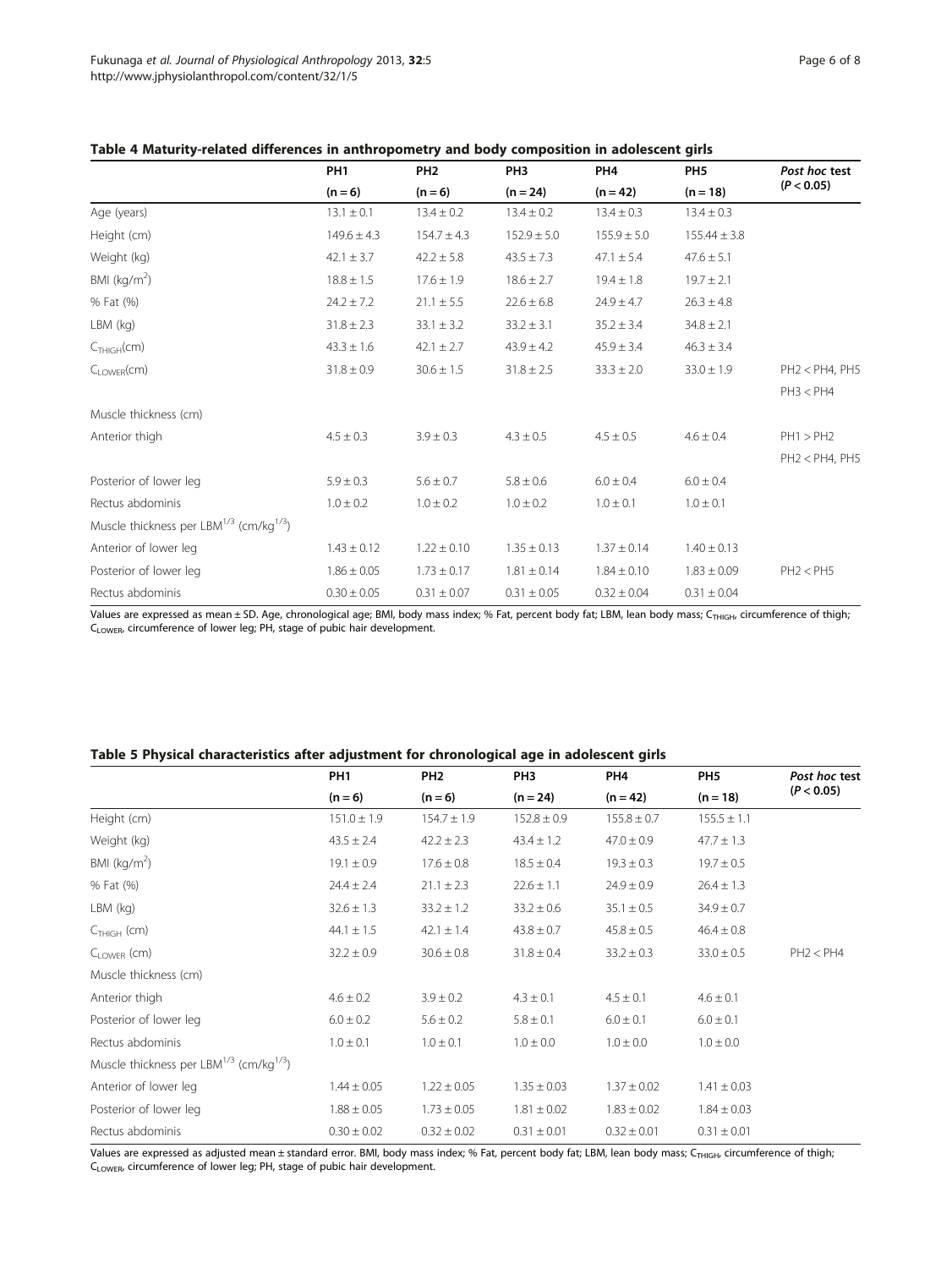presented. It is known that there is a sex difference in hormonal secretions (for example, estradiol, insulin-like growth hormone, growth hormone and testosterone) even at the same chronological age or pubertal stages [[25](#page-7-0)]. Unfortunately, we have no information on this subject, so we focus the content of the discussion on the maturityrelated differences in anthropometry and body composition each for boys and girls.

In boys, body height and mass were lower in less mature groups (PH1-2) than more mature groups (PH4-5). According to descriptive data of Japanese boys [\[23,24,26](#page-7-0)], the age at peak height growth velocity is 12.84 to 13.65 years, and the height at that time is 153.4 to 156.3 cm. As shown in Table [2,](#page-3-0) those values are observed between the stage of PH2 and PH3. This implies that this current study was examining boys at around the onset of growth spurt. The maturity-related differences in body height and mass were still significant even when chronological age was adjusted for. Considering that testosterone level is associated with body size (height and lean body mass) and the stage of pubic hair development [[16](#page-7-0)], the current results indicate that the body size for 13 year-old boys may be affected by maturity status. Furthermore, lean body mass was also affected by maturity status. LBM was strongly associated with height and weight in this study (unpresented data), and no maturity-related difference in % Fat was found. Hence, maturity-related differences in LBM may be attributed to those in body size.

Contrary to results for boys, no maturity-related differences in height and weight were found in girls. This result indicates that, at least in 13 year-olds, the growth of body size of girls is less affected by maturation. This seems to be due to earlier maturation in females than in males. Age at peak height velocity is approximately 11 years in Japanese girls, and the height at this point is 141 cm [\[24\]](#page-7-0). For the girls examined here, the mean height value was, on average, 149.6 to 155.4 cm across the stages of pubic hair development. The chronological age of the current subjects was, on average, 13.4 years. The ages of girls in this study were gone by approximately two years from the age at peak height velocity in Japanese girls. The current results also showed that the number of subjects in the less mature groups was small in girls (Table [1\)](#page-1-0). Considering these observations, it is reasonable to say that pubertal onset has already occurred in most of the girls. This could cause the lack of maturity-related difference in the current study.

For boys, the maturity-related differences in lower extremity and trunk muscles were similar to those in body size and lean body mass. Growth in height is accompanied by quantitative increases in other tissues [[7](#page-7-0),[8\]](#page-7-0). On the other hand, when the muscle thickness of the lower extremity and abdomen was corrected by  $LBM^{1/3}$ , the sites where the maturity-related differences in muscle thickness were found were limited to the rectus abdominis for the boys and posterior lower leg for the girls. This result indicates that muscle growth is proportional to that of body size, and the influence of maturation on muscle growth is less in both sexes.

We should mention the limitations of the present study. We analyzed data obtained from the subjects regardless of the after-school activities in which the subjects participated. Hence, there is a possibility that the current findings might have been influenced by differences in after-school sports events or culture activities. In the subjects examined here, however, there were no obvious event-related differences in the stage of PH. Moore et al. [[27\]](#page-7-0) reported that the stage of PH did not show event-related differences compared with inactive children. Furthermore, it has been shown that regular participation in sport training during puberty does not influence body size attained, growth rate, and the timing and progression of somatic, sexual and skeletal maturation in boys and girls [[28,29](#page-7-0)]. Considering these findings, we can say that the influence of event-related differences on the current results might not be very great. Another potential factor is the limited evaluation of secondary sex characteristics. The evaluation of secondary sex characteristics used in the current study gives no information on when the boy or girl had entered a stage, or for how long he or she had been at a certain developmental stage. Unfortunately, we have no physiological data relevant to maturation and further investigation is needed to clarify these points.

In adolescents, anthropometry and body composition are predictors of risk factors for some chronic diseases such as cardiovascular disease, diabetes, and many types of cancers [\[1,2](#page-7-0)]. The current findings were obtained from normal Japanese youth and revealed the extent that maturation influences anthropometry and body composition. This may contribute to enabling us to discern specific abnormal growth in anthropometry and body composition, which can be associated with increased risk of some chronic diseases.

#### Conclusions

At least for Japanese boys and girls aged 13 years, maturity status affected body size of boys, but not of girls, but there is less influence of maturation on the muscularity of the lower extremity and trunk muscles in both sexes.

#### Abbreviations

ANOVA: Analysis of variance; ANCOVA: Analysis of covariance; BMI: Body mass index; C<sub>LOWER</sub>: Circumference of the lower leg; C<sub>THIGH</sub>: Circumference of the thigh; % Fat: Percent body fat; ICC: Intraclass correlation coefficient; LBM: Lean body mass; MT: Muscle thickness; PH: Pubic hair development.

#### Competing interests

We do not have any conflict of interest.